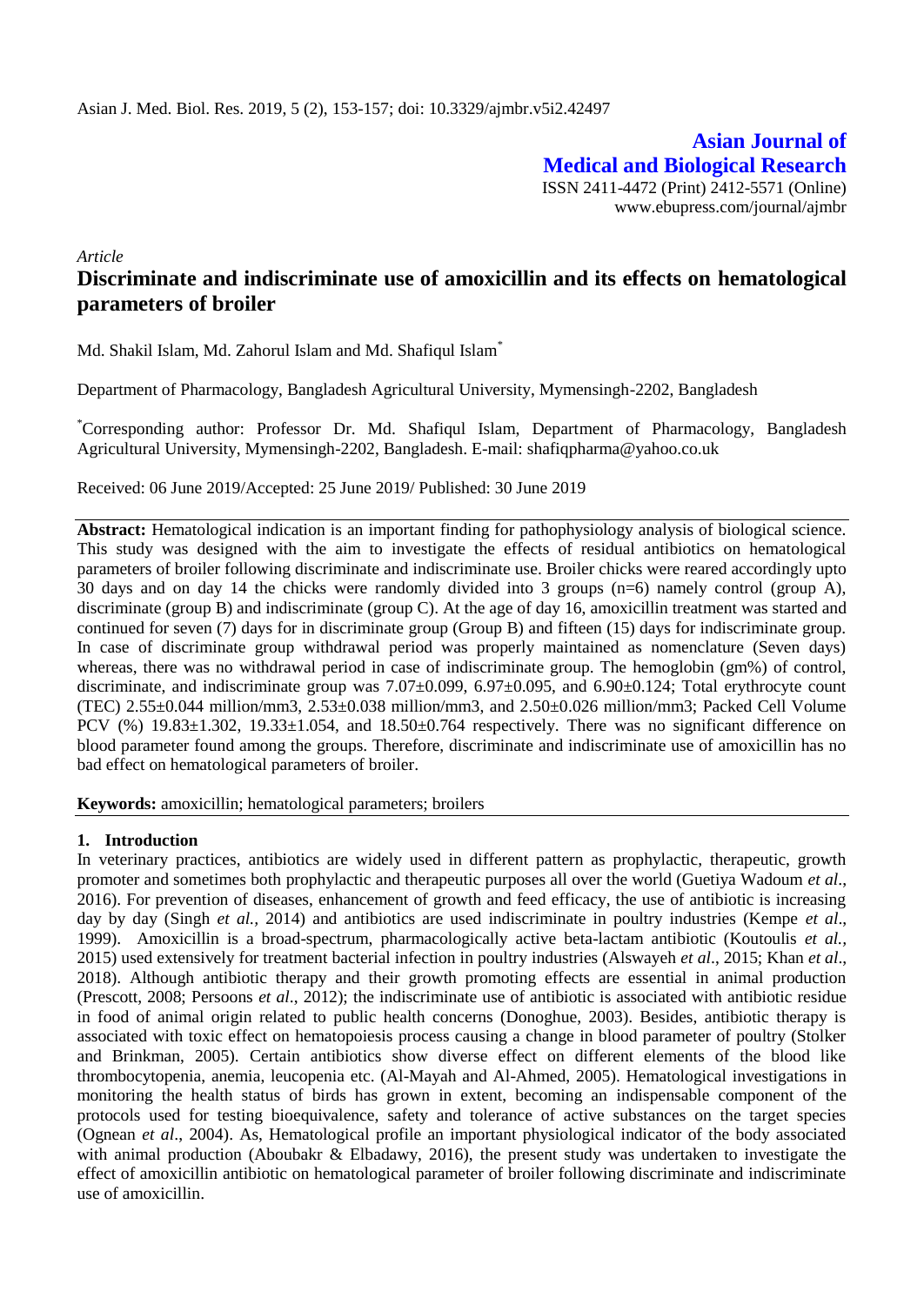## **2. Materials and Methods**

## **2.1. Experimental design**

18 DOCs were collected as laboratory animal. Chicks were reared for 14 days without using any antibiotic; only feed and water. Then chicks were grouped in 3 experimental groups (A, B and C); each group having 10 chicks. Group A was kept as untreated control and received no antibiotic medicated water, group B is discriminate group and group C is indiscriminate group. Antibiotic treatment was started from 16th day. Group B was administered with amoxicillin at recommended therapeutic dose @ 10 mg/kg through drinking water as described in (Anadón *et al*., 1996). In group C the dose of amoxicillin was indiscriminate and more than the therapeutic dose (10mg/kg). After 7 days, at the age of day 23; antibiotic supply was stopped in the group-B and withdrawal period was maintained as drug nomenclature (7 days). In group C withdrawal period was not maintained and antibiotic continued till  $30<sup>th</sup>$  day. Blood sample was collected from every bird at  $30<sup>th</sup>$  day.

## **2.2. Collection of blood samples**

Blood samples from all groups (Control, discriminate & indiscriminate) were collected into sterile heparinized vials (2 ml vial) from wing vein and were immediately stored into refrigerator for further use.

### **2.3. Determination of hematological parameters**

1. Estimation of Hemoglobin (Hb) by acid hematin method and expressed as gram (%).

2. Total Erythrocyte Count (TEC) by hemocytometry method and expressed as million/ mm<sup>3</sup>

3. Packed cell volume PCV was determined by Macro-hematocrit (wintrobe) method and expressed as percentage.

## **2.4. Statistical Analysis**

Statistical analysis was performed by one way ANOVA using Graphpad Prism; version 6. The results were expressed as mean  $\pm$  standard error mean (S.E.M).

## **3. Results**

## **3.1. Effect on blood parameters**

### **3.1.1. Hemoglobin (gm %)**

Hemoglobin (gm %) in different groups of birds is presented in Table 1. The highest HB (%) was recorded in control group (7.07 $\pm$  0.099). The HB (gm%) of discriminate and indiscriminate groups was 6.97 $\pm$  0.095 and  $6.90± 0.124$  respectively. Hemoglobin (gm%) among the three different groups (Control, discriminate and indiscriminate antibiotic groups) did not show any significant differences (P>0.05; P value= 0.552).

Figure 1 represents the HB (%) of Control, discriminate and indiscriminate groups. The multiple pair wise comparison during one way ANOVA (Bonferroni) showed that there was no significant difference among the control, discriminate and indiscriminate antibiotic groups.

## **3.1.2. Total Erythrocyte Count (Million/mm<sup>3</sup> )**

Total Erythrocyte Count in different groups of birds is presented in Table 2. The Total Erythrocyte Count in control group was  $2.55\pm 0.044$  million/mm<sup>3</sup> whereas; the TEC of discriminate and indiscriminate group was  $2.53\pm 0.038$  million/mm<sup>3</sup> and  $2.50\pm 0.026$  million/mm<sup>3</sup> respectively. The highest TEC value was observed in control group and the lowest in indiscriminate group. Total Erythrocyte Count (TEC) among the three different groups (Control, discriminate and indiscriminate) did not show any significant difference (P>0.05; P value= 0.6204).

Figure 2 represents the Total Erythrocyte Count (TEC) of three different groups .The multiple comparisons during one way ANOVA (Bonferroni) showed that there was no significant difference among the control, discriminate and indiscriminate antibiotic groups.

## **3.1.3. Packed Cell Volume (PCV) (%)**

Packed Cell Volume (PCV) (%) in different groups of birds is presented in Table 3. PCV% in control group A was 19.83± 1.302 whereas, in discriminate group it was 19.33±1.054 and in indiscriminate group it was 18.50±0.7638. The highest mean PCV was obtained from control group and lowest from indiscriminate group. Packed Cell Volume (PCV) among the three different groups (Control, discriminate and indiscriminate) did not show any significant difference (P $>0.05$ ; P = 0.676).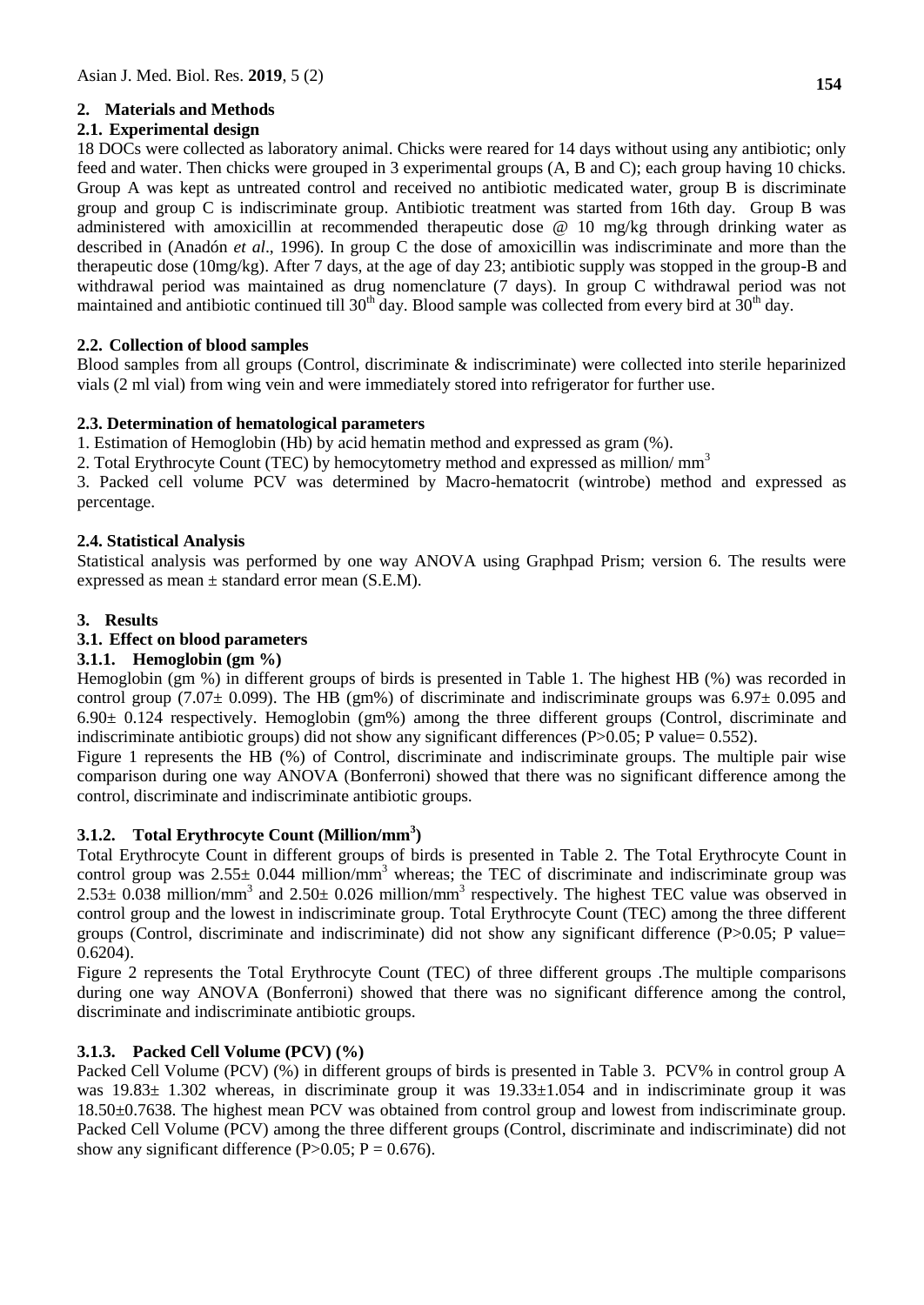Figure 3 represents the Packed Cell Volume (PCV) of Control, discriminate and indiscriminate groups. The multiple pair wise comparison during one way ANOVA (Bonferroni) showed that there was no significant difference among the control, discriminate and indiscriminate antibiotic groups.

### **Table 1. Hemoglobin (gm%) of three individual groups.**

| Name of group                                       | Hemoglobin % (Mean $\pm$ P Value |       | Level of            |
|-----------------------------------------------------|----------------------------------|-------|---------------------|
|                                                     | <b>SEM</b> )                     |       | <b>Significance</b> |
| Group-A (Control group)                             | $7.067 \pm 0.099$                |       |                     |
| Group-B (Discriminate group)                        | $6.967 \pm 0.095$                | 0.552 | ns                  |
| Group-C (Indiscriminate group)                      | $6.900 \pm 0.124$                |       |                     |
| $\mathbf{r}$ $\mathbf{r}$ $\mathbf{r}$ $\mathbf{r}$ |                                  |       |                     |

ns= Nonsignificant

### **Table 2. Total Erythrocyte Count (TEC) (Million/mm<sup>3</sup> ) of three individual groups.**

| Name of group                  | $(Million/mm^3)$<br><b>P</b> Value<br>TEC | Level of            |
|--------------------------------|-------------------------------------------|---------------------|
|                                | $(Mean \pm SEM)$                          | <b>Significance</b> |
| Group-A (Control group)        | $2.553 \pm 0.044$                         |                     |
| Group-B (Discriminate group)   | $2.528 \pm 0.038$<br>0.6204               | ns                  |
| Group-C (Indiscriminate group) | $2.502 \pm 0.026$                         |                     |
| $ns = Nonsignificant$          |                                           |                     |

### **Table 3. Packed Cell Volume (PCV) (%) of three individual groups.**

| Name of group                  | $PCV$ % (Mean $\pm$ SEM) | <b>P</b> Value | Level of<br><b>Significance</b> |
|--------------------------------|--------------------------|----------------|---------------------------------|
| Group-A (Control group)        | $19.83 \pm 1.302$        |                |                                 |
| Group-B (Discriminate group)   | $19.33 \pm 1.054$        | 0.676          | ns                              |
| Group-C (Indiscriminate group) | $18.50 \pm 0.764$        |                |                                 |

ns= Nonsignificant





**Figure 1. HB (gm%) of three individual groups. Figure 2. Total Erythrocyte Count (Million/mm3) of three individual groups.**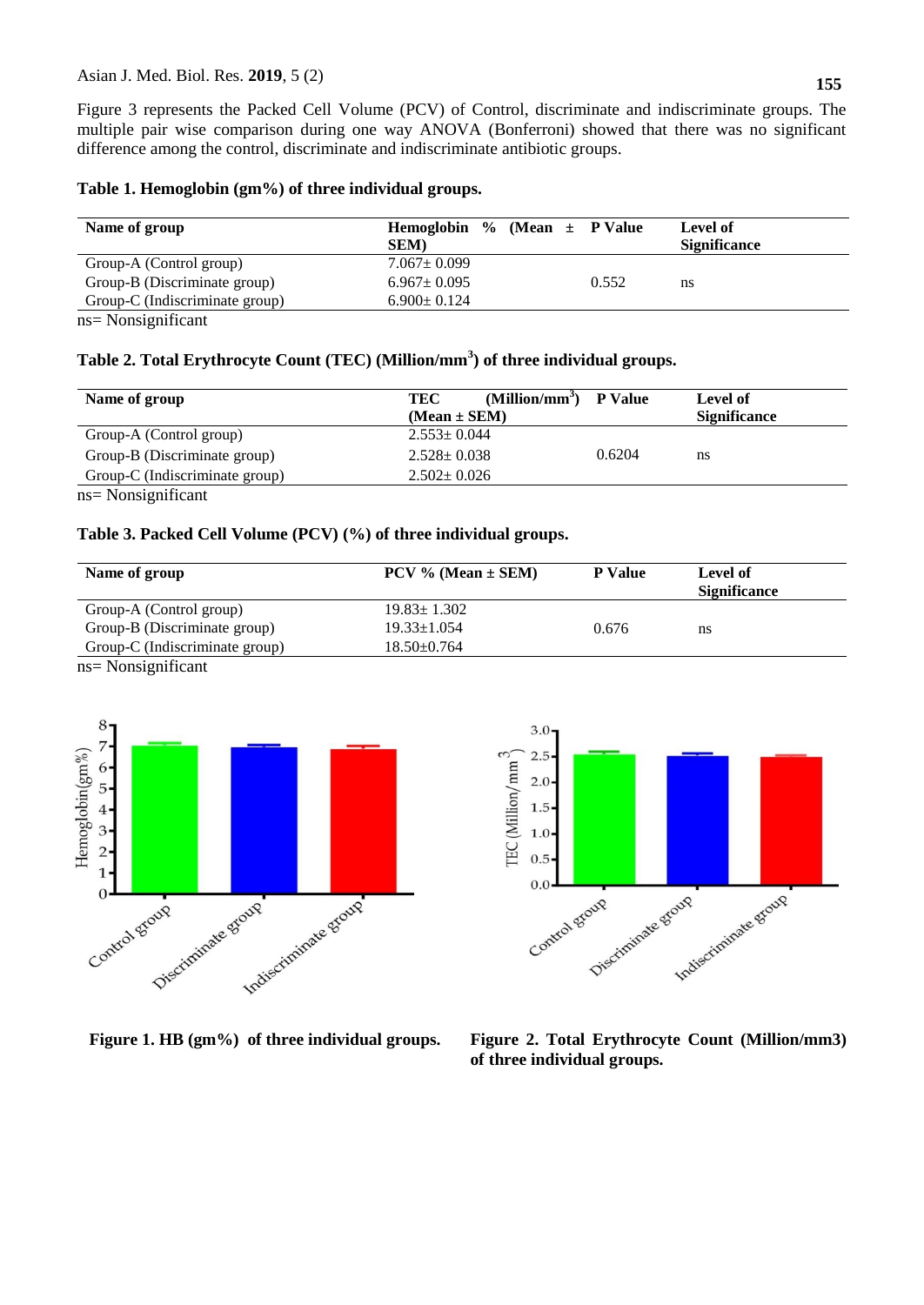

**Figure 3. Packed Cell Volume (PCV) three individual groups.**

#### **4. Discussion**

The hemoglobin percentage at the end of the experiment was higher in the control group than the discriminate and indiscriminate groups, but the discriminate and indiscriminate use of amoxicillin didn't show any significant difference on hematological parameters among the groups. This finding is similar to Khan *et al*. (2018) who reported that hemoglobin level of amoxicillin treated birds  $@$  20 mg/Kg orally for consecutive 14 days and @10 mg/Kg orally for consecutive 14 days increased non-significantly compared to control birds. Turcu *et al*. (2011) also reported that hemoglobin level increased non-significantly in layer hen following Amoxicillin soluble powder (50%) treatment compared to control birds.

Total Erythrocyte Count (TEC) was height in control and lowest in indiscriminate group. Total Erythrocyte Count was recorded in three individual group didn't show any significant difference among means. The present finding is similar to previous experiment of Ognean (2011) who reported that Total Erythrocyte Count decreased in broilers after erythrocyte treatment (recommended dose and double dose of recommended erythromycin), but no potential risks associated with doubling the dose of erythromycin. Trîncă *et al*. (2015) reported that mean total number of erythrocytes was highest in control group compared to Oxytetracycline treated birds. Statistical analysis did not show significant differences between the investigated groups. Turcu *et al*. (2011) also showed in his experiment that total erythrocyte count was statistically non-significant between control and antibiotic treated groups.

The Packed Cell Volume (PCV) was highest in the control group. But indiscriminate and discriminate groups showed lower mean than the control group. The PCV (%) of three groups was not statistically significant and multiple pairwise comparisons during one way ANOVA showed that there was no statistical significance among discriminate, indiscriminate and control groups. The result of the study is the reflection of Al-Mayah and Al-Ahmed (2005) who reported that antibiotic treatment during 22-27 days of age numerically decrease Packed Cell Volume in comparison with control group but the differences are not significant.

### **5. Conclusions**

Discriminate and indiscriminate use of amoxicillin has some effects on hematological parameters but the effects are not significant in small duration. The result of the hematological monitoring show that within a short period no potential risks associated with indiscriminate dose of amoxicillin. The result also showed that broiler chickens could tolerate more than the recommended dose of amoxicillin without any deleterious effect on the hematological parameter.

#### **Acknowledgement**

We would like express our gratitude and great pleasure to Department of Pharmacology, Bangladesh Agricultural University (BAU) to execute this research work.

#### **Conflict of interest**

None to declare.